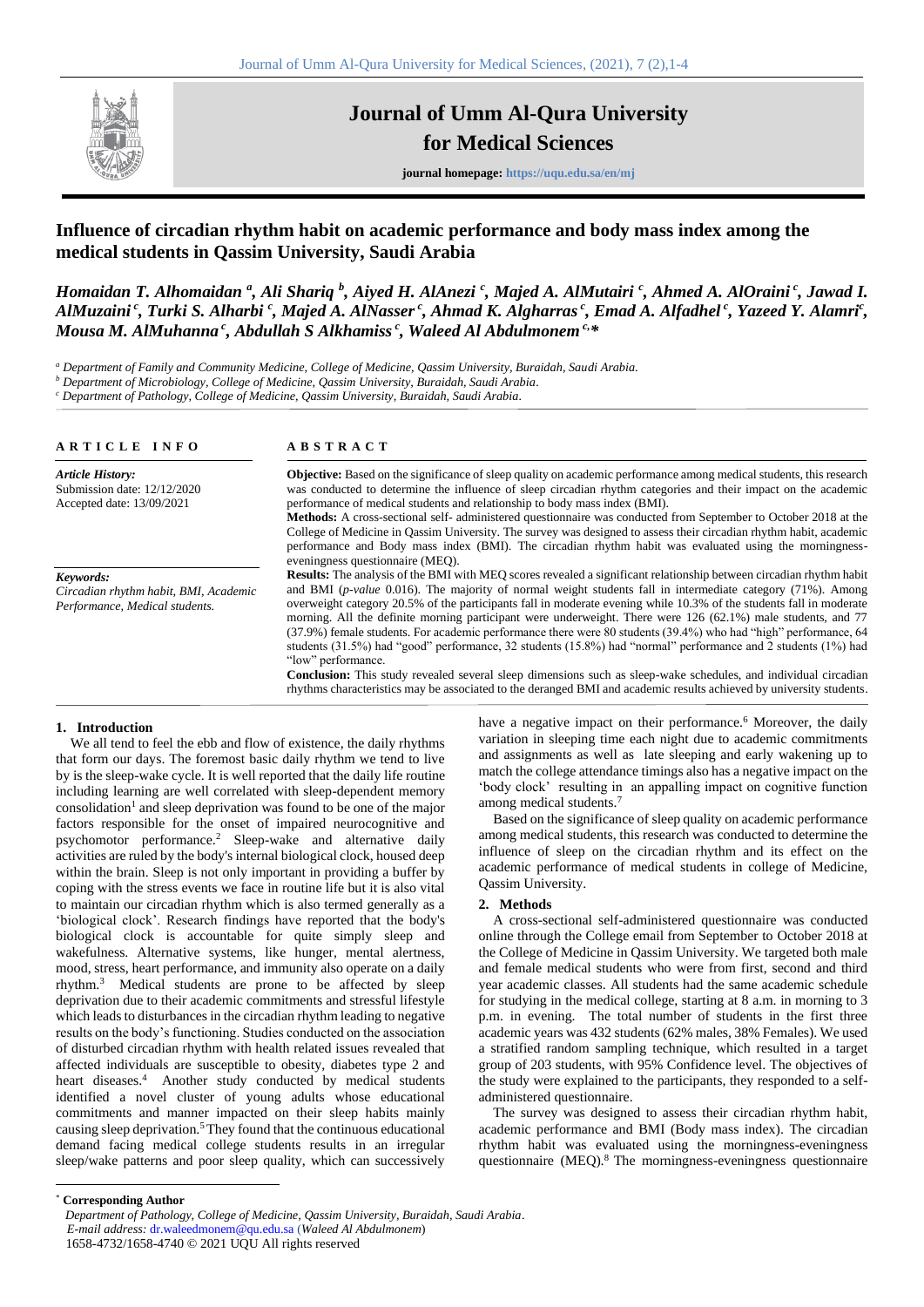was comprised of 19 questions, each with a number of points. Score range from 16-86. Scores of 41 and below indicate "evening types." Scores of 59 and above indicate "morning types." Scores between 42 to 58 indicate "intermediate types". Academic performance was based on the self-reported GPA (grade point average), which is a known method to define academic performance.<sup>9</sup>The academic performance was stratified as high (4.50-5.00), good (GPA 3.75-4.49), normal (GPA 2.75-3.74) and low (2.00-2.74). BMI was categorized as "underweight", "normal weight", "overweight" and " Obese"

The questionnaires were collected from the participants. SPSS V.23 program was used to enter and analyze the data. Categorical variables were expressed as cross tables, and continuous variables were expressed as frequencies  $\pm$  mean and standard deviation (SD). The chisquare test was used to compare categorical data. The results were considered statistically significant when  $p \le 0.05$ . Participation was voluntary, anonymous and unpaid. The study protocol was approved by the college of medicine institutional review board. All procedures were performed only with the consent of the participants and all information was used solely for this research. Those who did not give their consent to participate were excluded.

#### **3. Results**

Of the 203 questionnaires distributed, all questionnaires were returned. There was no missing questionnaires. However there were incompleteness with some participant, missing GPA  $(n=26)$  and missing BMI ( $n = 23$ ). There were 126 (62.1%) of them male students, and 77 (37.9%) of them female students. the academic performance were 80 students (39.4%) had "high" performance,64 students (31.5%) had "good" performance, 32 students (15.8%) had "normal" performance and 2 students (1%) had "low" performance. The mean of BMI was 23.9 (SD 5.5). The majority of our population were under intermediate category of morningness-eveningness questionnaire (MEQ) score (**Table1**).

**Table 1**: Demographic characteristics and other study variable

| Variables        | No. (%)                 |
|------------------|-------------------------|
| <b>Sex</b>       |                         |
| Male             | 126 (62.1%)             |
| Female           | 77 (37.9%)              |
| Academic year    |                         |
| First            | 71 (35%)                |
| Second           | 68 (33.5%)              |
| Third            | 64 (31.5%)              |
| <b>GPA</b>       |                         |
| High             | 80 (39.4%)              |
| Good             | $\overline{64}$ (31.5%) |
| Normal           | 32 (15.8%)              |
| Low              | 2(1%)                   |
| <b>BMI</b>       |                         |
| Underweight      | 19 (9.4%)               |
| Normal weight    | 101 (49.8%)             |
| Overweight       | 39 (19.2%)              |
| Obesity          | 23 (11.3%)              |
| MEQ score        |                         |
| Definite evening | $7(3.4\%)$              |
| Moderate evening | 38 (18.7%)              |
| Intermediate     | 136 (67%)               |
| Moderate morning | 17 (8.4%)               |
| Definite morning | 2(1%)                   |

There was a slight increase in the percentage of students who were obese in third year students compared to first and second year student. The majority of our population were normal weight. While the smallest category in our population were underweight (**Figure 1**).



**Figure 1**: Frequency count distribution of each academic year according to their BMI.

The analysis of the BMI with morningness-eveningness questionnaire (MEQ) scores *revealed a significant relationship between circadian rhythm habit and BMI (p-value 0.016).* The majority of normal weight students were in the intermediate MEQ category (71%). Among overweight participants, 20.5% were categorized as moderate-evening, while 10.3% were in moderatemorning. All the definite morning participants were underweight. In contrast, in the definite evening category, no one was underweight. The majority of definite evening participants were classified as overweight (50%) **(Table 2**).

|  |  |  |  | <b>Table 2:</b> Scores * BMI Categories Cross tabulation. Caption: Of 203 |  |  |
|--|--|--|--|---------------------------------------------------------------------------|--|--|
|  |  |  |  | participantmissing BMI ( $n = 23$ ). BMI: Body mass index                 |  |  |

|        |                     |                            |                | Total                |                |                |                |
|--------|---------------------|----------------------------|----------------|----------------------|----------------|----------------|----------------|
|        |                     |                            | Underweight    | Normal<br>weight     | Overweight     | Obesity        |                |
|        | definite            | Count                      | $\Omega$       | $\overline{c}$       | 3              | $\mathbf{1}$   | 6              |
|        | evening             | % within BMI<br>Categories | 0.0%           | 2.0%                 | 7.7%           | 4.3%           | 3.3%           |
|        | moderate            | Count                      | 1              | 20                   | 8              | 3              | 32             |
|        | evening             | % within BMI<br>Categories | 5.6%           | 20.0%                | 20.5%          | 13.0%          | 17.8%          |
|        | intermediate        | Count                      | 13             | 71                   | 24             | 17             | 125            |
| Scores |                     | % within BMI<br>Categories | 72.2%          | 71.0%                | 61.5%          | 73.9%          | 69.4%          |
|        | moderate<br>morning | Count                      | $\overline{c}$ | 7                    | $\overline{4}$ | $\overline{c}$ | 15             |
|        |                     | % within BMI<br>Categories | 11.1%          | 7.0%                 | 10.3%          | 8.7%           | 8.3%           |
|        | definite<br>morning | Count                      | $\overline{2}$ | $\theta$             | $\Omega$       | $\Omega$       | $\overline{c}$ |
|        |                     | % within BMI<br>Categories | 11.1%          | 0.0%                 | 0.0%           | 0.0%           | 1.1%           |
| Total  |                     | Count                      | 18             | 100                  | 39             | 23             | 180            |
|        |                     | % within BMI<br>Categories |                | 100.0% 100.0% 100.0% |                | 100.0%         | 100.0%         |

The mean BMI of participants was significantly lower in the evening category compared to morning. Those who were definite evening had the highest BMI (mean 25.5), whereas those who were definite morning had the lowest BMI (mean 17.1) (**Table 3**). The correlation analysis of GPA with MEQ scores revealed that there was no significant relationship (*p-value* 0.94). However, moderate evening students were more likely to have a high GPA (19%) compared to moderate morning students (7.6%) (**Table-4**).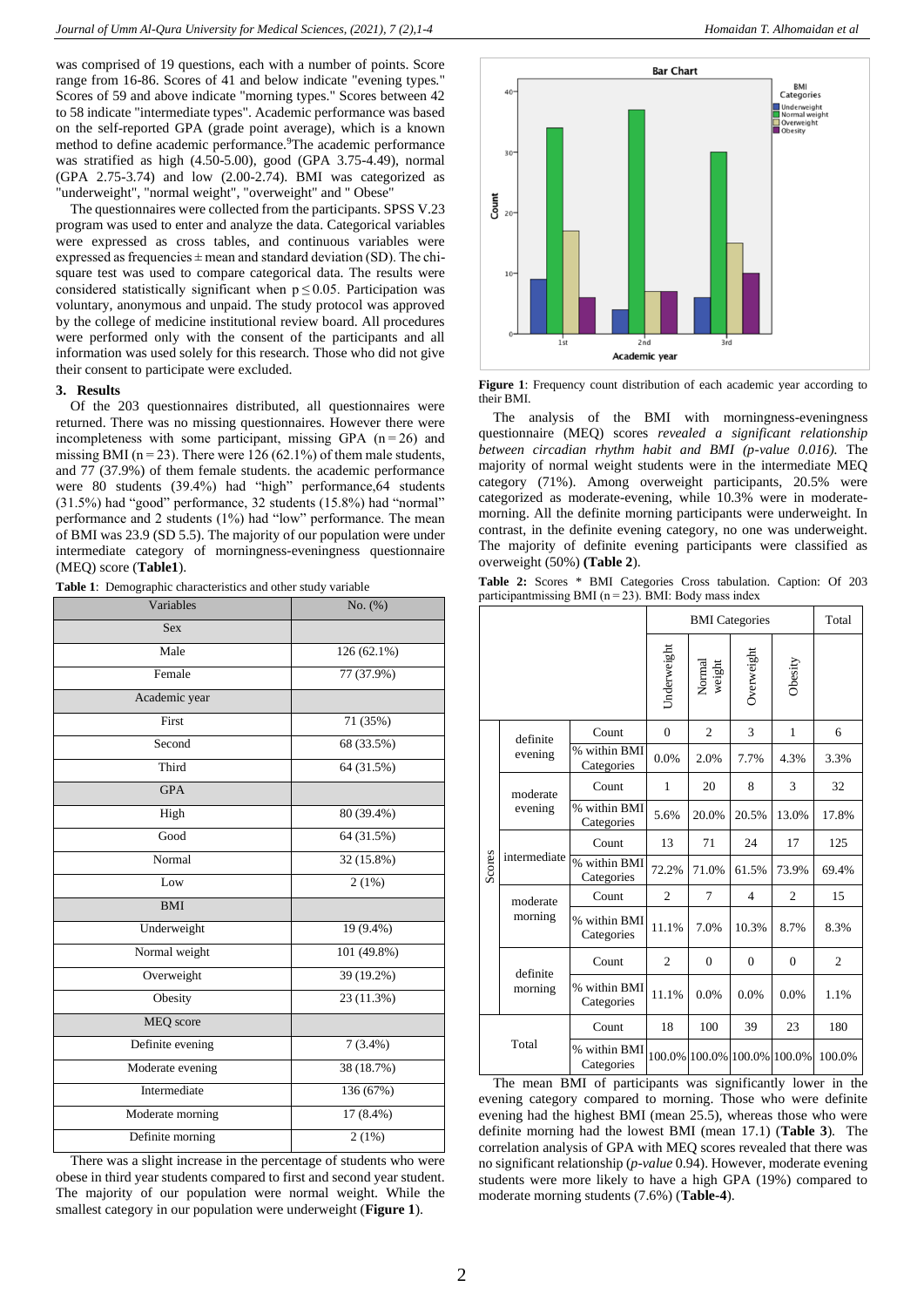**Table 3:** Mean +/- SD of BMI according to categories of morningnesseveningness (MEQ questionnaire)

|                  | <b>BMI</b> |                |  |  |  |
|------------------|------------|----------------|--|--|--|
| MEO score        | Mean       | Std. Deviation |  |  |  |
| definite evening | 25.5560    | 5.74123        |  |  |  |
| moderate evening | 23.9511    | 3.91807        |  |  |  |
| Intermediate     | 24.1470    | 6.03735        |  |  |  |
| moderate morning | 22.9916    | 4.35235        |  |  |  |
| definite morning | 17.1153    | 0.65452        |  |  |  |
| Total            | 23.9793    | 5.56443        |  |  |  |

**Table 4:** MEQ score \* GPA Cross tabulation. Caption of 203 participant missing GPA (n = 26). GPA: grade point average

|       |                                                                                 |                     |          | Total             |        |        |        |
|-------|---------------------------------------------------------------------------------|---------------------|----------|-------------------|--------|--------|--------|
|       |                                                                                 |                     | Low      | Normal            | Good   | High   |        |
|       | Definite                                                                        | Count               | 0        | $\mathfrak{D}$    | 3      |        | 6      |
|       | evening                                                                         | % within GPA        | 0.0%     | 6.3%              | 4.7%   | 1.3%   | 3.4%   |
|       | Moderate                                                                        | Count               | $\Omega$ | 6                 | 12     | 15     | 33     |
|       | evening<br>Scores<br>Intermediate<br>Moderate<br>morning<br>Definite<br>morning | % within GPA        | 0.0%     | 18.8%             | 18.8%  | 19.0%  | 18.6%  |
|       |                                                                                 | Count               | 2        | 22                | 40     | 56     | 120    |
|       |                                                                                 | % within GPA        | 100.0%   | 68.8%             | 62.5%  | 70.9%  | 67.8%  |
|       |                                                                                 | Count               | $\Omega$ | 2                 | 8      | 6      | 16     |
|       |                                                                                 | % within GPA        | 0.0%     | 6.3%              | 12.5%  | 7.6%   | 9.0%   |
|       |                                                                                 | Count               | $\Omega$ | $\mathbf{\Omega}$ |        |        | 2      |
|       |                                                                                 | % within GPA        | 0.0%     | $0.0\%$           | 1.6%   | 1.3%   | 1.1%   |
| Total |                                                                                 | Count               | 2        | 32                | 64     | 79     | 177    |
|       |                                                                                 | % within GPA 100.0% |          | 100.0%            | 100.0% | 100.0% | 100.0% |

# **4. Discussion**

Our research was about the comparison of the influence of circadian rhythm habit on academic performance and BMI. BMI is an important tool to detect the healthiness of a person.<sup>10</sup> The simple explanation is that it represents an index of a person's level of obesity. Also, it has been widely identified as a risk factor for the occurrence of, or the prevalence of various health related issues.<sup>11</sup> Similarly, sleeping is a normal human behaviour which is essential in restoring our bodies and also for overall performance, especially in cognitive functions including learning and understanding.12,13 Sleep deprivation or poor sleep quality not only affect our 'body clock' but also affects the level of our learning. Consequently, student's academic performance gradually declines with sleep deprivation, resulting in poor grades and increases in absenteeism in teaching institutes. In our study, we expected that the majority of students with good academic performance and normal BMI tend to have a non-disturbed circadian rhythm habit. We found a strong significant relationship between BMI and circadian rhythm habit. However, we did not detect any significant relationship between the academic performance and the circadian rhythm habit. This may be due to the teaching strategy used in college of Medicine in Qassim University which is problem based learning. The teaching strategy includes active participation of every student; hence, students gain knowledge by active and passive learning by presenting an academic topic themselves as well as participating in discussion in an interactive session. As a result, students understand basic concepts and fundamentals of the topic.

We found a significant relationship between circadian rhythm and BMI (*p-value* 0.016). The mean BMI of students was highest in evening types decreased across categories to lowest in morning types. Moreover, definite evening students had highest BMI (mean 25.5), whereas definite morning students had the lowest BMI (mean 17.1). The majority of definite evening participants was lower in the overweight category (50%). In our opinion, these findings are likely to be attributable to many factors. One of them is due to the decrease of physical activity. Most probably, the evening person tend to have a more sedentary lifestyle and less social activities. On the other hand, medical students tend to have stressful academic demands which lead to less sleep time hours. Furthermore, among overweight category 20.5% of the participants fell in moderate evening while 10.3% of the students fell in moderate morning. Possibly the evening students were not aware about the effect of disturbed circadian rhythm habit on their lifestyle. However, most of evening students were satisfied with their circadian rhythm habit because their academic performance was higher (Table 4), regardless of the risk of BMI changes. All the definite morning population in our study were underweight. We suggest this surprising finding could be related to low number of students were categorized into definite morning category. However, the majority of normal weight students were in intermediate category (71%). Maybe this suggests that an intermediate ME category is the healthiest regular circadian rhythm habit.

On the other hand, there was no significant relationship between academic performance and circadian rhythm habit (*p-value* 0.94). These findings are in disagreement with another study conducted at the College of Medicine, King Saud University that revealed that there is significant correlation between academic performance and sleep habit.<sup>14</sup> However, in our study population, we found that moderate evening students were more likely to have a high GPA (19%) compared to moderate morning students (7.6%). This could be due to an increase in study hours in the first group compared to the other group or different teaching strategies. In addition, it could be influenced by the other variables not measured in our study such as daytime activity. Various studies have revealed that changing the sleeping habits for a few days before the exam also showed positive effect on student's grades. Duration of sleep the night prior to an exam was found to be linked with better academic performance as measured by course grades and semester GPA.<sup>14</sup> This finding is in consistent with a study conducted by Medeiros et al. who revealed that sleeping for a longer duration was associated with higher scores achieved in examinations.<sup>15</sup> Sleep deprivation among students is a serious issue and needs more attention from faculty members and administrators of teaching institutes. Besides causing daytime fatigue, poor academic performance and impaired cognitive skills, various studies revealed that sleep deficits results in various health related complications such as diabetes and cardiovascular disease. 16-19

# **5. Conclusion**

This study has demonstrated that there is a significant relationship between circadian rhythm habit and BMI. Disturbed BMI can lead to serious health issues including obesity and cardiovascular disease. Further, more studies are required to determine the influence of circadian rhythm habit on academic performance which include more co-variables such as daytime activity and have larger sample sizes.

# **6. Acknowledgement**

The author would like to thank the following medical students for their help and effort in data collection: Ghayda Alfarhan, Aishah Alsuhaibani, Sarah Alharbi

**References**

- [1] Fenn KM, Hambrick DZ: Individual differences in working memory capacity predict sleep-dependent memory consolidation. J Exp Psychol. General. 2011, 10.1037/a0025268.
- [2] Aldabal L, Bahammam AS: Metabolic, endocrine, and immune consequences of sleep deprivation. The open respiratory medicine journal. 2011, 5: 31-43.
- [3] Dunlap JC, Loros JJ, DeCoursey PJ. Chronobiology: Biological Timekeeping. Sinauer Associates; Sunderland, MA, 2004.
- [4] Connor S. Sleep-wake cycle: why it's vital to watch your biological clock. The Guardian News paper; 2018.
- [5] Bahammam AS, Al-khairy OK, Al-Taweel AA: Sleep habits and patterns among medical students. Neurosciences. 2005, 10 (2): 447-450.
- [6] Wolfson AR, Carskadon MA: Understanding adolescents' sleep patterns and school performance: a critical appraisal. Sleep medicine reviews. 2003, 7 (6): 491-506.
- [7] BaHammam AS. Alaseem, AM. Alzakri AA. Almeneessier AS & Sharif MM. (2012). The relationship between sleep and wake habits and academic performance in medical students: a crosssectional study. BMC Medical Education, 12(1), 61.
- [8] Horne JA & Ostberg O. (1976). A self-assessment questionnaire to determine morningness-eveningness in human circadian rhythms. International Journal of Chronobiology, 4(2), 97–110.
- [9] Millman RP, Working Group on Sleepiness in Adolescents/Young A, A. A. P. Committee on Adolescence . Excessive sleepiness in adolescents and young adults: causes, consequences, and treatment strategies. Pediatrics. 2005; 115(6):1774-86.
- [10] Nuttall FO. Body Mass Index: Obesity, BMI, and Health: A Critical Review. Nutr Today. 2015;50(3):117-128. doi:10.1097/NT.0000000000000092
- [11] Bouchard C, Despres JP, Mauriege P. Genetic and nongenetic determinants of regional fat distribution. Endocr Rev. 1993; 14(1): 72– 93.